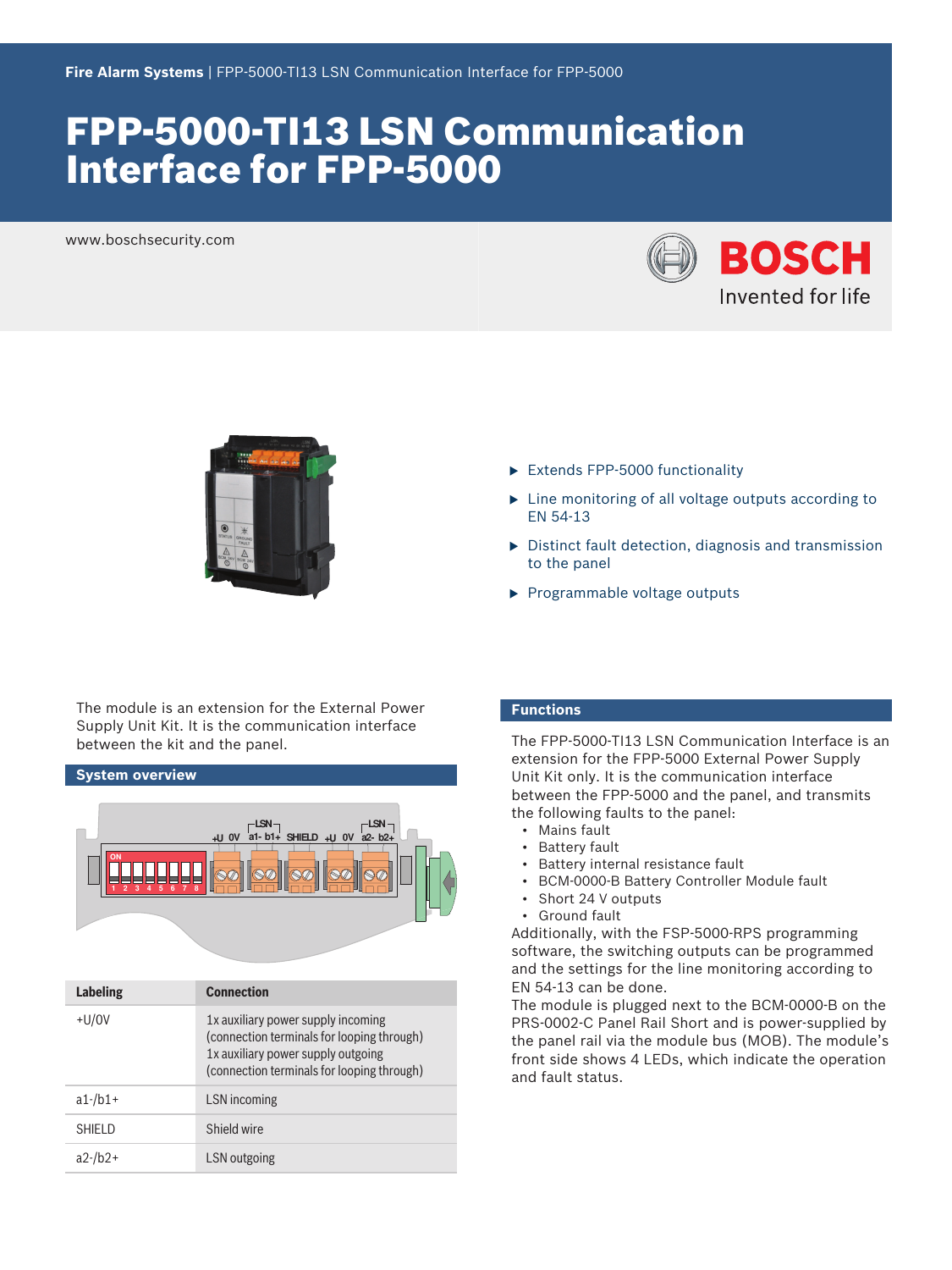## **Certifications and approvals**

| Region  | <b>Certification</b> |                         |
|---------|----------------------|-------------------------|
| Germany | VdS                  | G 205050 FPP-5000       |
| Europe  | CF.                  | FPP-5000                |
|         | C <sub>PD</sub>      | 0786-CPR-20357 FPP-5000 |

#### **Installation/configuration notes**

• Note that for compliance with EN 54-2, the maximum of FPP-5000-TI13 per LSN loop is 10.

#### **Parts included**

| Component<br>Quant. |
|---------------------|
|---------------------|

- 1 Module
- 2 EOL

## **Technical specifications**

| Input voltage LSN                                                | 15 V DC to 33 V DC                            |
|------------------------------------------------------------------|-----------------------------------------------|
| Current consumption<br>From rail at 24 V DC<br>$\cdot$ From I SN | $13.2 \text{ mA}$<br>$3.25 \text{ mA}$        |
| Maximum wire gauge                                               | $0.2$ mm <sup>2</sup> bis 1.5 mm <sup>2</sup> |
| Permissible operating<br>temperature                             | $-5$ °C to +50 °C.                            |
| Permissible storage temperature                                  | $-20^{\circ}$ C to $+85^{\circ}$ C            |
| Protection category (IEC 60529)                                  | IP 20                                         |
| Maximum relative humidity                                        | 95 % (non-condensing)                         |
| Housing material                                                 | ABS plastic, (UL94 V-0)                       |
| Housing color                                                    | semi-gloss anthracite, RAL 7016               |
| Weight                                                           | approx. $154$ g                               |
| Dimensions                                                       | approx. 127 x 96 x 60 mm                      |
| Address setting                                                  | 8 DIP switches                                |

## **Ordering information**

#### **FPP-5000-TI13 LSN Communication Interface for FPP-5000**

Use with External Power Supply Unit Kit as communication interface between kit and panel (FPA‑5000/FPA-1200 EN54-13). Order number **FPP-5000-TI13**